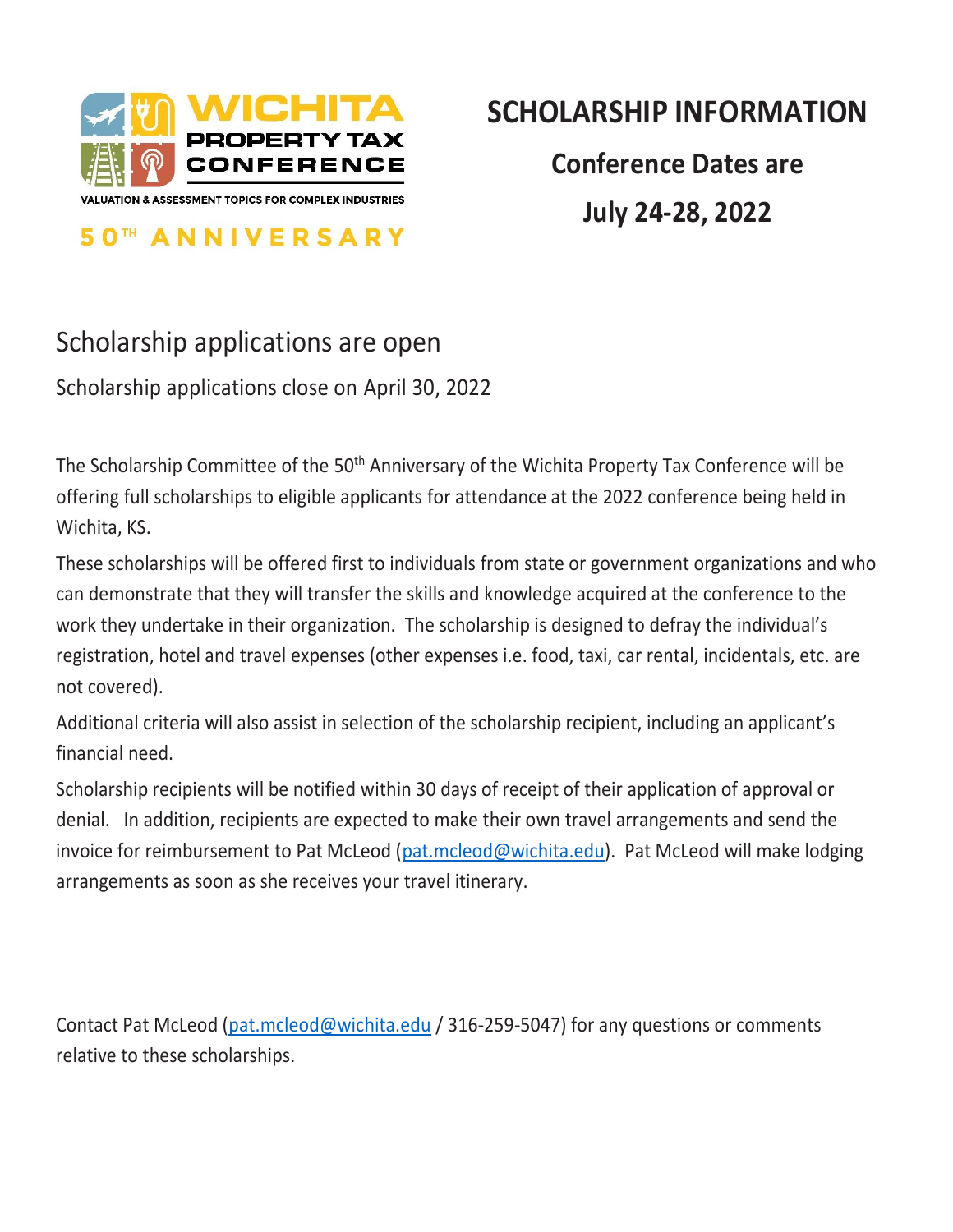## 50<sup>th</sup> Anniversary Wichita Property Tax Conference Scholarship Application

(Upon completion of 2-page application, email to pat.mcleod@wichita.edu)

## Applicant Questions

1. Please tell us a short description of your job: